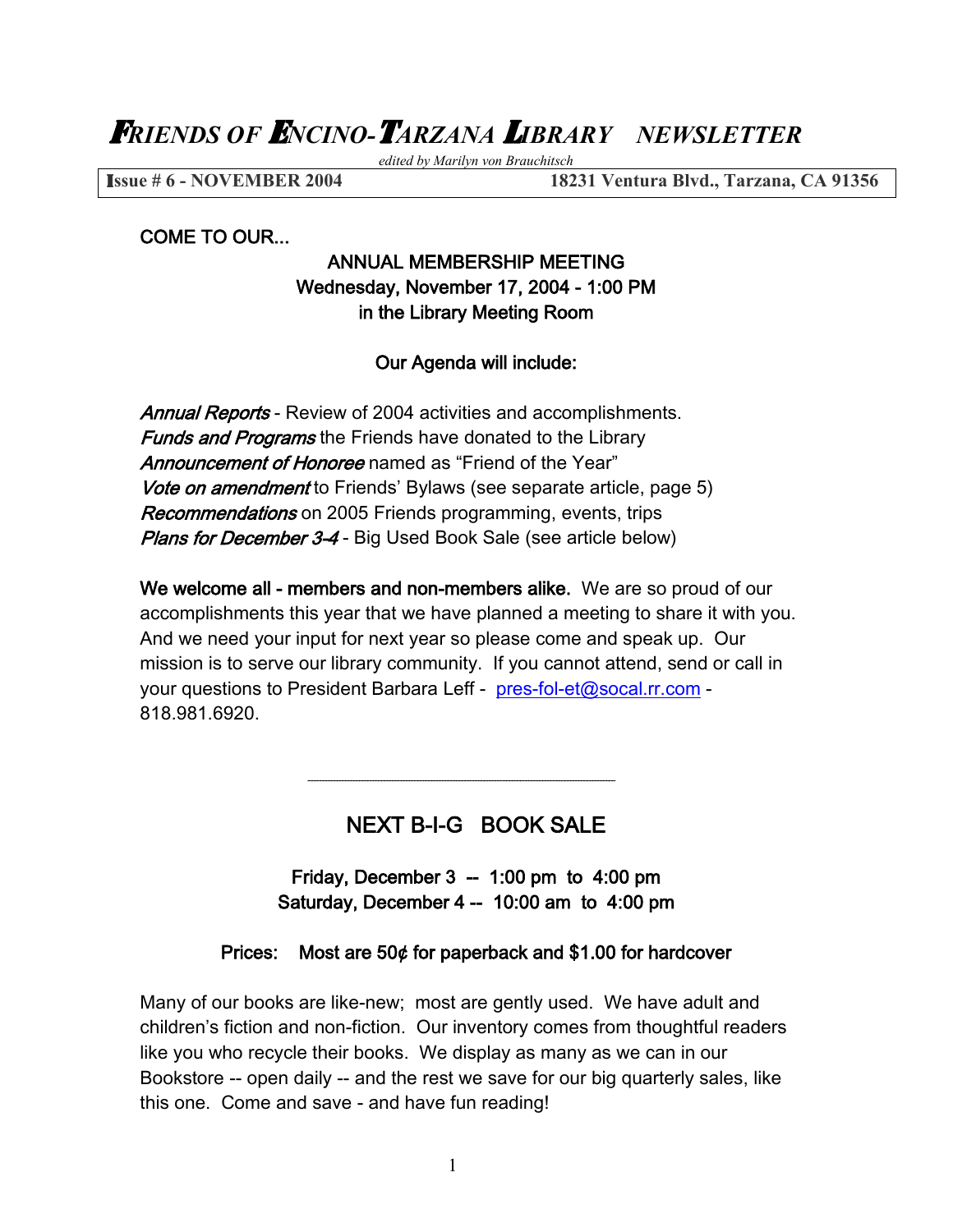# 2005 MEMBERSHIP RENEWALS AND NEW MEMBERSHIPS

Membership renewals for the 2005 calendar year will be mailed in January. Our retructured dues rates, which bring the dues more in line with other FOL groups in the Los Angeles area, are as follows:

Senior Membership at \$2 has been eliminated; Individual Membership will be \$5; Family Membership will be \$10; Contributing Member ship will be \$15; and a new category Organization/Business Membership will be \$100.

You can renew now and, save us postage. Pick up the forms next time you are in the Library. As you know, your dues provide a significant source of funds to the Library, so thanks in advance for your support.

New members can sign up as well. Let your friends and family know that, by joining now, they will be members through December 2005.

-- Linda Kleiger, Membership Chair

## **RICHARD SORENSON HONORED**

**Our Board of Directors voted unanimously to honor Dick Sorenson for his dedication and tireless effort in developing our Friends' Bookstore and creating a volunteer corps. to maintain it. On September 22, 2004, for his outstanding work, Senior Librarian Shahla Chamanara presented Richard Sorenson with a Certificate of Appreciation from the City of Los Angeles and Mayor Hahn. We gave a dessert reception in Dick's honor, and our Bookstore volunteers joined the Board for the celebration.**



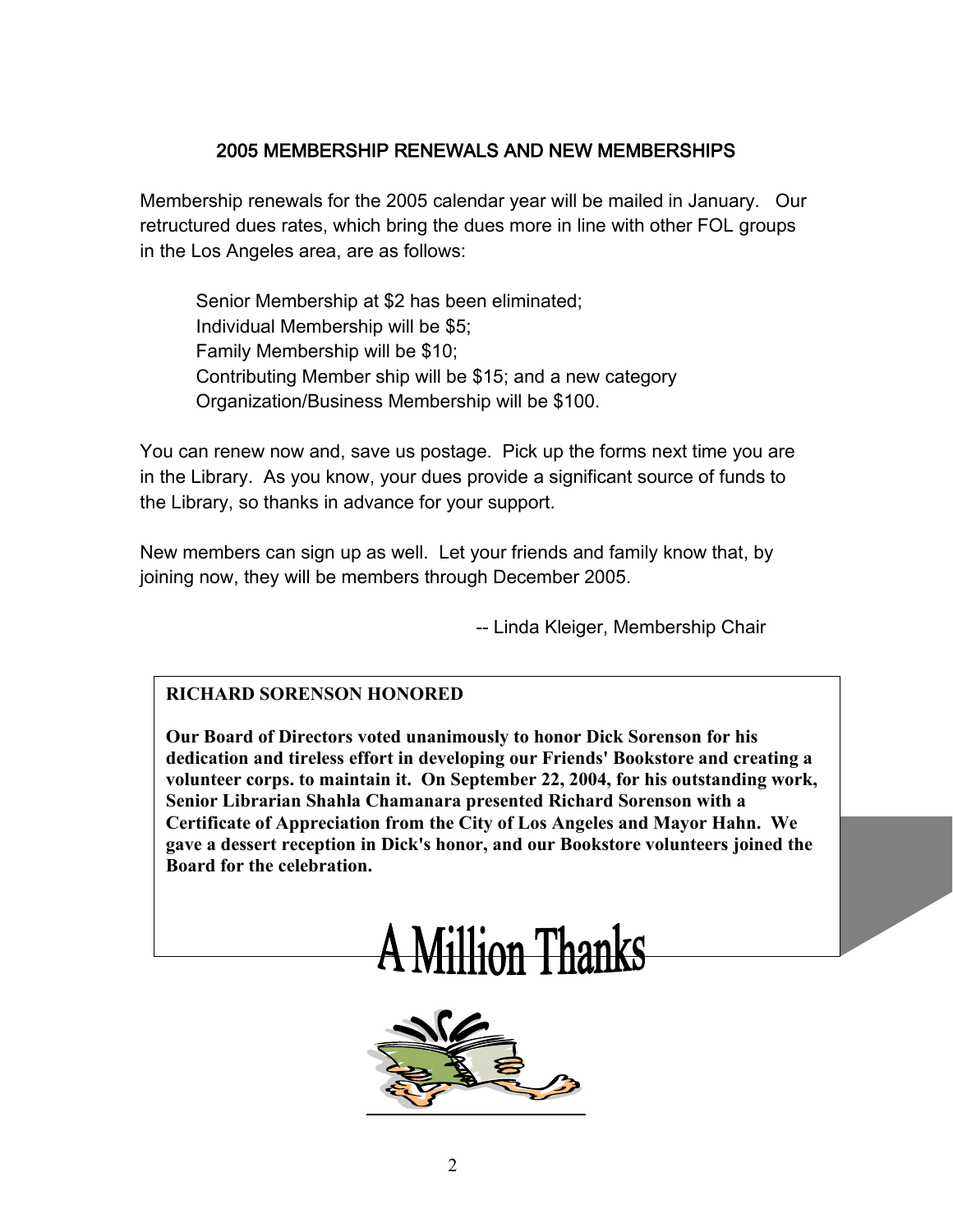# **Bookstore Report**

**O**ur September book sale was a huge success, thanks to the support of the community and the many volunteers who so generously gave their time. The book sale brought in \$991.90 and the bookstore sales were \$641.86 with a combined total of \$1633.76,

**T**hanks to your book donations, the Friends of the Library Bookstore is able to restock its shelves daily. We have received a large donation of NEW Russian language books, but due to lack of space in the bookstore, we were unable to display them all. If you are interested in browsing through the collection, just ask the volunteer at the bookstore.

**D**on't forget there is an ongoing need for volunteers at the Friends bookstore. No time to volunteer? You can still help by stopping by and purchasing some of our gently used books. The sale of these used books help support our library.

**O**ur quarterly book sale is fast approaching…December 3, 1:00 pm to 4:00 pm, and December 4, 10:00 am to 4:00 pm. We always have a large variety of books that will be organized by category to make browsing easy.

**W**e would like to extend a welcome to our new volunteers:

| Charlotte Beldner | Judy & Vic Goldenberg |
|-------------------|-----------------------|
| Phyllis Block     | Mike Measer           |
| Pearl Frank       | Ann Samoos            |

Gail Sillman Bookstore Manager

#### **We need you!**

 Do you have ideas that might interest our community? Do you like to organize or help at events? If so...

--------------------------

 Program Chair, Gisela Sehnert, would like volunteers to help choose speakers and other programs, and also plan some day trips. These programs are for our growing membership - as a way to learn, meet one another, and share experiences. Call 818.345.5677 or write gisela1@earthlink.net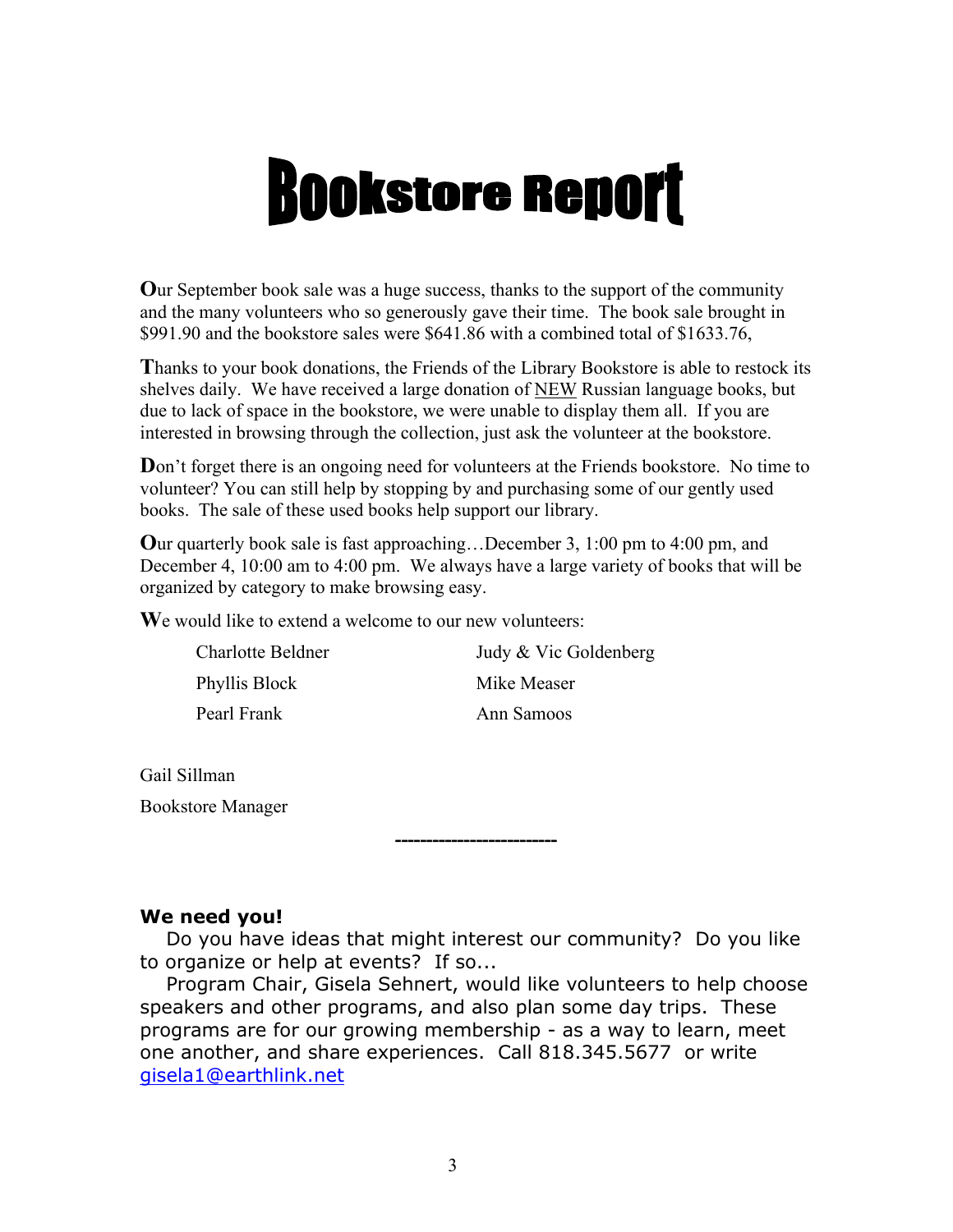## President's Column:

When I mentioned "Banned Books Week" (September 25-October 2) during the Media Sharing part of our September Board meeting, I discovered that few had heard of it. Since 1982, Banned Books Week, sponsored by the American Library Association (ALA), has been observed by many libraries, schools, and bookstores, often with displays of some of the banned titles and authors. To explain, I quote from the ALA website.

--------------------------

"As of 2003, the ALA Office for Intellectual Freedom has recorded more than 7,000 book challenges since 1990, including 515 in 2002. . . . The majority of challenges (roughly 60 percent) are brought by parents, followed by library patrons and administrators."

Examples of authors/titles banned are J. K. Rowling (*Harry Potter* series), John Steinbeck's *East of Eden* and *Of Mice and Men*, , Maurice Sendak's *Where the* Wild Things Are and Night Kitchen, Mark Twain's Adventures of Huckleberry Finn, Maya Angelou's I Know Why the Caged Bird Sings, and some others are Little Red Riding Hood, To Kill a Mockingbird, The Color Purple, Diary of Anne Frank, Judy Blume, Toni Morrison, Stephen King.

"Books usually are challenged with the best intentions -- to protect others, frequently children, from difficult ideas and information. . . . A challenge is an attempt to remove materials from the curriculum or library, thereby restricting the access of others. . . . A banning is the removal of those materials." Librarians do not purchase without careful thought; they follow Library Selection Policies, with the best criteria to serve their patrons. The "positive message of Banned Books Week is 'Free People Read Freely.'. . . most challenges are unsuccessful and most materials are retained in the school curriculum or library."

Go to the ALA website [\(http://www.ala.org](http://www.ala.org/) > search "banned books") to find out more -- titles, authors, statistics, reasons for challenges. The lists of challenged books undoubtedly will surprise you.

Barbara Leff, M.S.L.S., President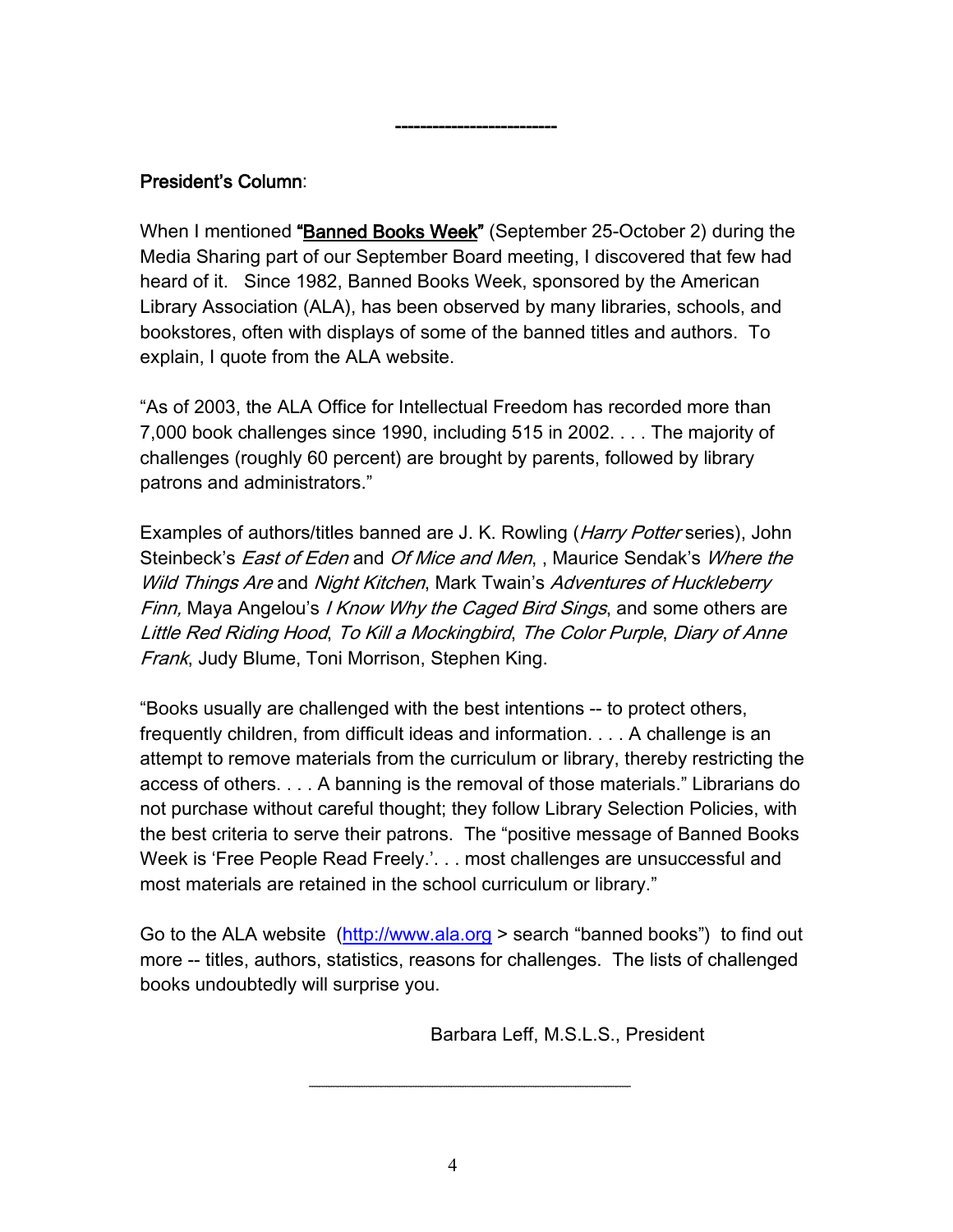#### **NOVEMBER CALENDAR** @ ENCINO-TARZANA LIBRARY

**Used Book Sale - Friends Bookstore**  *Daily -- Mondays-Saturdays -- "great prices!"*

Library Orientation available for teachers, Classes and parents. Call Children's Librarian

Internet Orientation Classes (Pre-reg.) **Monday evenings, Tuesday & Saturday mornings**

Grandparents & Books (GAB) - Grandparents share stories/crafts with kids **Daily -- Mondays-Saturdays** 

Life Story Writing Workshop for Adults **Thurs., Nov. 4 -- 12:30-2:30 pm**

"New SAT" Workshop by Princeton Review **Mon., Nov. 8 – 7:00**

FRIENDS' POTLUCK PICNIC for Library Staff, Friends Board and Bookstore Volunteers **Wed., Nov. 10 – 11:00**

Trees for a Green L.A., a DWP Community Program **Sat., Nov. 13 – 10:00**

Children's Arts and Crafts Program **Tues., Nov. 16 – 4:00**

FRIENDS' ANNUAL MEMBERSHIP MEETING **Wed., Nov. 17 – 1:00**

Life Story Writing Workshop for Adults **Thurs., Nov. 18 – 12:30 – 2:30**

American Indian Experience: Legends, Customs, and Costumes with Brian Brightcloud **Mon., Nov. 22 –4:00**

# **DECEMBER CALENDAR** @ ENCINO-TARZANA LIBRARY

**Used Book Sale - Friends Bookstore**  *Daily -- Mondays-Saturdays -- "great prices!"*

Library Orientation available for teachers, Classes and parents. Call Children's Librarian

Internet Orientation Classes (Pre-reg.) **Monday evenings, Tuesday & Saturday mornings**

Grandparents & Books (GAB) - Grandparents share stories/crafts with kids **Daily -- Mondays-Saturdays**

**Science Program – DINOSAURS** with Richard Wade For elementary age – call Library for date & time.

Life Story Writing Workshop for Adults **Thurs., Dec 2 - 12:30-2:30 pm**

FRIENDS SPECIAL USED BOOK SALE **Friday, Dec. 3 – 1:00 pm to 4:00 pm Saturday, Dec. 4 – 10:00 am to 4:00 pm**

Children's Art and Craft Program. **Tues., Dec. 7 – 4:00**

Life Story Writing Workshop for Adult **Thurs., Dec. 9 – 12:30 – 2:30**

Children's Holiday Stories with Paul Wayne **Tues., Dec. 14 – 4:00**

Life Story Writing Workshop for Adults **Thurs., Dec. 16 – 12:30 – 2:30**

Board Meeting of Friends of Library All Friends are welcome! **Wednesday, December 15 - 1:00 pm**